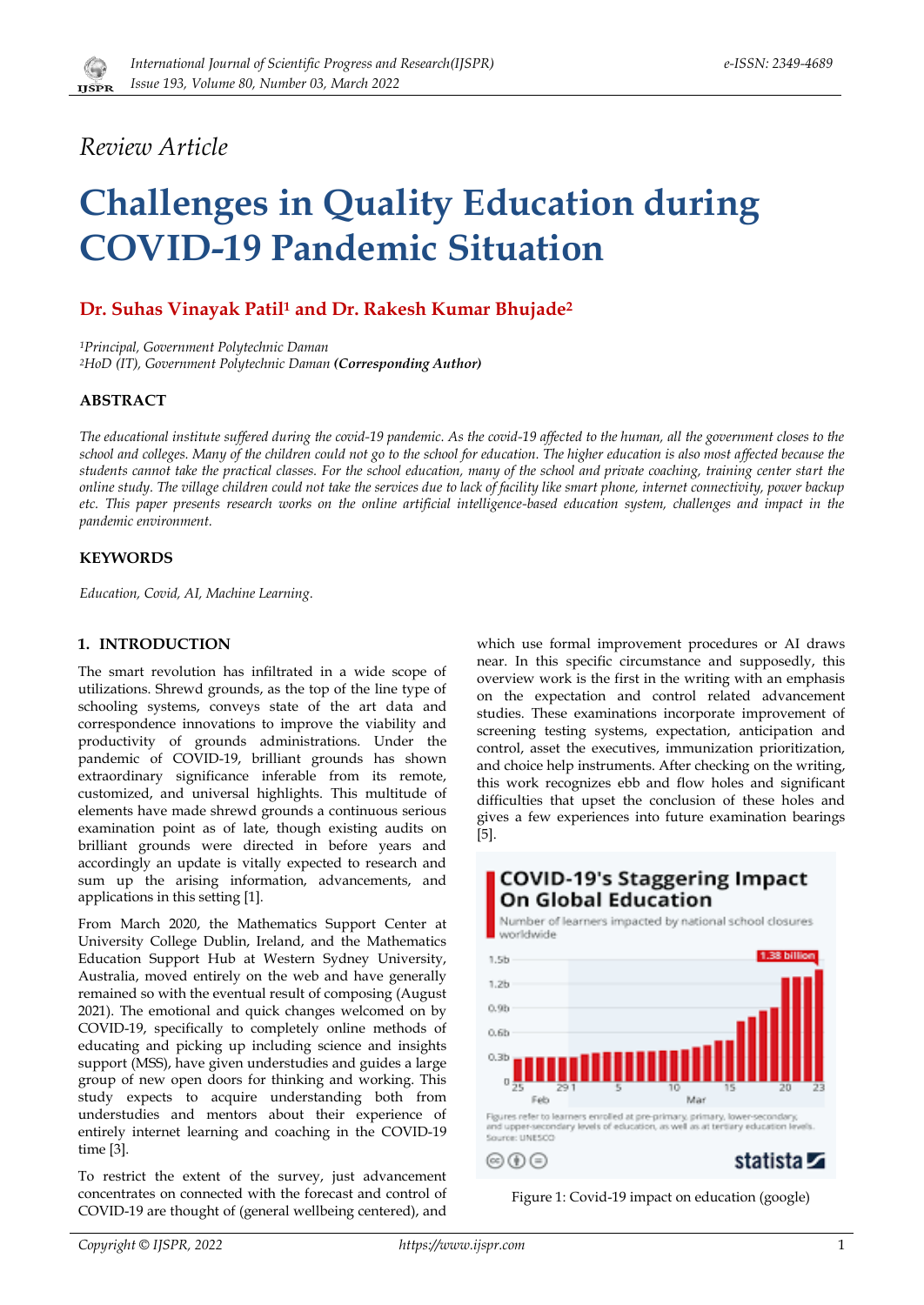

Nonetheless, understudies have wound up trapped in the present circumstance (unadulterated web based learning) with no arrangement or availability. Writing audits showed that understudies experienced a few difficulties that couldn't be quickly resolved[10]. Figuring out how to program in Primary Education has drawn in critical examination as of late. It is muddled however how programming conditions and dialects ought to be adjusted to youngsters to accomplish better learning and use, yet one pattern is by all accounts the utilization of Scratch[11].

## **2. LITERATURE SURVEY**

Y. Zhang et al.,[1] presents directs a methodical survey on savvy grounds innovations and applications, and afterward decisively arranging them into various areas to explore the momentum research design. Also, sticking to the human-focused rule of shrewd grounds advancement, a human-focused contextual analysis has been completed.

H. E. Abdelkader et al.,[2] gives association FS strategies. In this association, a dataset was first gathered online by means of a survey of understudy audits on OL courses. Utilizing this data set, the presentation of covering FS methods in DM and arrangement calculations was broke down as far as wellness values. At last, the integrity of subsets with various cardinalities is assessed as far as forecast exactness. The discoveries of the current concentrate obviously support the notable combination of the presence of least number of highlights and an increment in prescient exactness.

C. Mullen et al.,[3] addresses a 'points of view' study, the thought being that before we analyze explicit parts of this experience, all things considered, let's know what the issues are. Utilizing a subjective examination structure of 23 one-on-one meeting records with mentors and understudies from the two foundations in Australia and Ireland, we distinguished five critical topics as vital to the common encounters and points of view of guides and understudies. In this review, we examine three of these topics according to the new typical determined to help MSS experts, scientists and understudies going ahead. The subjects portray the use of online help, how arithmetic is unique and the future of online MSS.

Y. Park et al.,[4] Many methodologies have been proposed to show the essential ideas of large information and manmade consciousness to K-12 understudies in light of square based programming dialects, like Scratch. Utilizing these methodologies, youthful understudies can undoubtedly encounter large information and computerized reasoning through a simplified methodology. In any case, it stays hard for them to perform more perplexing undertakings, for example, straightforwardly gathering information from the web or taking advantage of uniquely crafted AI calculations.

E. Jordan et al.,[5] presents an outline of a few vital outcomes from a group of advancement concentrates on that are explicitly connected with COVID-19, as revealed in the writing during 2020-2021. From these examinations, it is seen that since COVID-19 is a diverse issue.

A. Birk et al.,[6] The COVID-19 pandemic effects affected practically all parts of day-to-day existence, including instruction, where it prompted a quick and enormous

change to web-based educating. There is proof that the reactions to the pandemic will have enduring impacts in advanced education and that they have sped up the pattern that (components of) online training will be the new ordinary in advanced education.

A. Altalbe et al.,[7] presents a quantitative examination technique. Relapse investigation and model appraisal were tried utilizing Smart PLS with the incomplete least squareprimary condition displaying. The discoveries affirm the beneficial outcomes of the three aspects on the e-learning use in the two models (direct impacts and cooperation impacts).

P. Ghasiya et al.,[8] presents, examination of developing and generally revealed points/topics/issues and related opinions from different nations can assist us with better comprehension the COVID-19 pandemic. Our point displaying results featured that training, economy, US, and sports are the absolute most normal and broadly detailed topics across UK, India, Japan, South Korea.

M. Mircea et al.,[9] present recognizes and portrays the main advantages and difficulties connected with the reception of the IoT in advanced education. To break down the effect of the IoT reception in the instruction climate, the creators propose an appraisal model in view of six theories, including their definitions and depictions. They are approved against the Romanian advanced education framework, as well as a bunch of review information.

R. M. Nassr et al.,[10] presents the difficulties experienced by understudies of an administration connected college. Respondents were worried about the ramifications of lockdown on their presentation. The discoveries of this review demonstrate that an unexpected change to an unadulterated web-based elective makes significant difficulties to understudies who have no designs to be truly separated from classes.

J. M. Ocaña et al.,[11] presents proposition is that understudies matured somewhere in the range of 10 and 12 can profit from associating with an amicable learning sidekick utilizing p-code like Alcody. The theory is that understudies (matured somewhere in the range of 10 and 12) with information huge improvement in the scores of the understudies was recorded along with high fulfillment.

J. - M. Romero-Rodríguez et al.,[12] investigate the level of execution of the versatile learning procedure in Spanish colleges and to check the sociodemographic factors that impact the advancement of good showing rehearses in portable learning. Ten speculative connections were laid out and differentiated utilizing an underlying condition model. The example was comprised of 1544 college teachers from 59 Spanish colleges who were approached to finish a survey intended to assess versatile learning rehearses.

#### **3. EDUCATION SECTOR RESPONDING TO COVID-19**

In response to significant demand, numerous internet learning stages are sans offering admittance to their administrations, including stages like BYJU'S, a Bangalorebased instructive innovation and web based mentoring firm established in 2011, which is currently the world's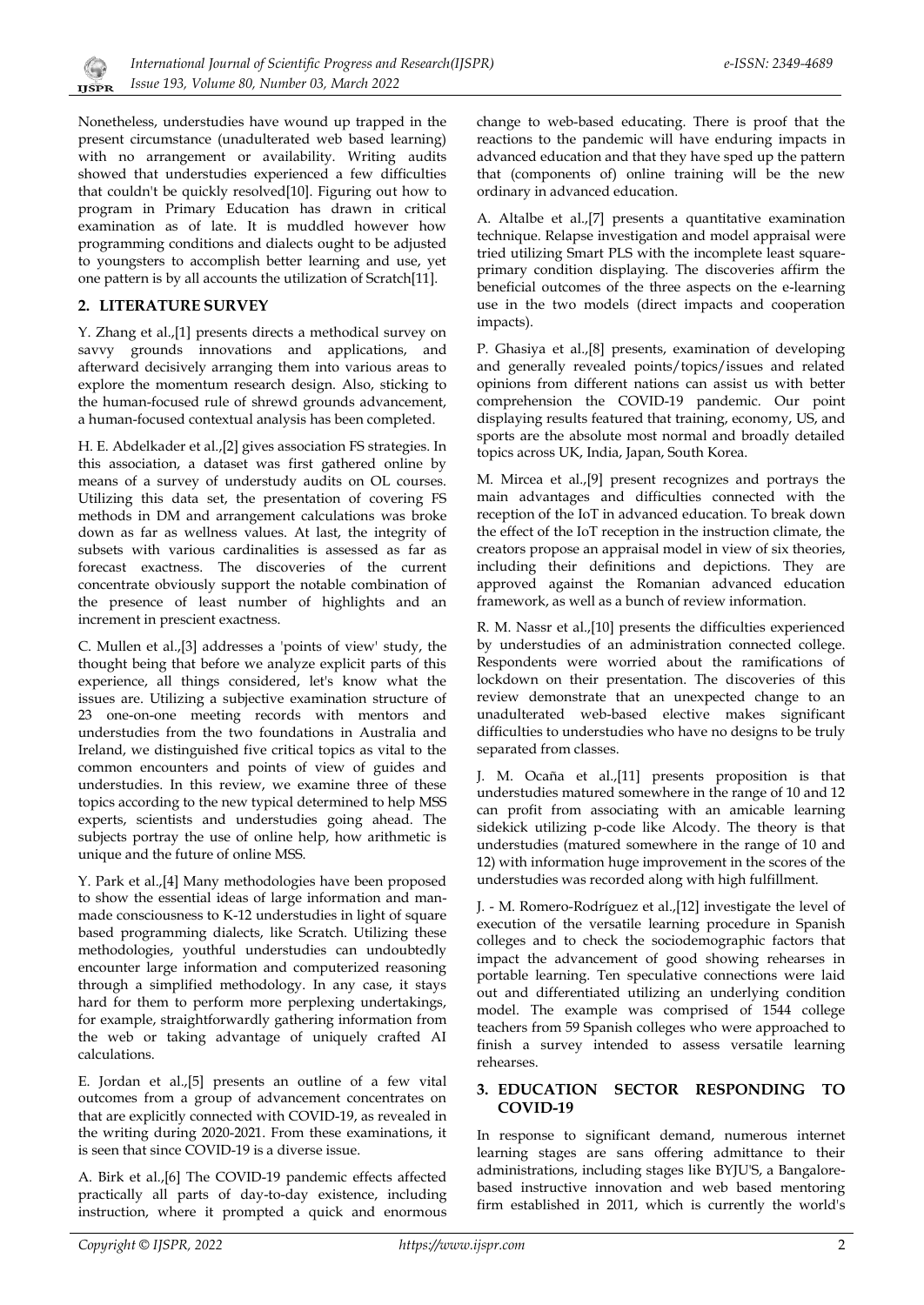

most profoundly esteemed edtech organization. Since declaring free live classes on its Think and Learn application, BYJU's has seen a 200% increment in the quantity of new understudies utilizing its item, as per Mrinal Mohit, the organization's Chief Operating Officer.

Tencent study hall, in the mean time, has been utilized broadly since mid-February after the Chinese government taught a fourth of a billion full-time understudies to continue their investigations through web-based stages. This came about in the biggest "online development" throughout the entire existence of instruction with around 730,000, or 81% of K-12 understudies, going to classes by means of the Tencent K-12 Online School in Wuhan.

Different organizations are supporting abilities to give an all inclusive resource to instructors and understudies. For instance, Lark, a Singapore-based cooperation suite at first created by ByteDance as an interior device to meet its own dramatic development, started offering educators and understudies limitless video conferencing time, autointerpretation abilities, continuous co-altering of venture work, and shrewd schedule planning, among different elements. To do as such rapidly and in a period of emergency, Lark inclined up its worldwide server framework and designing capacities to guarantee dependable availability.

Alibaba's distance learning arrangement, DingTalk, needed to get ready for a comparable deluge: "To help enormous scope remote work, the stage tapped Alibaba Cloud to convey in excess of 100,000 new cloud servers in only two hours last month - establishing another standard for quick limit extension," as indicated by DingTalk CEO, Chen Hang.

Some school regions are shaping special associations, similar to the one between The Los Angeles Unified School District and PBS SoCal/KCET to offer nearby instructive transmissions, with independent channels zeroed in on various ages, and a scope of advanced choices. Media associations, for example, the BBC are likewise controlling virtual learning; Bitesize Daily, sent off on 20 April, is offering 14 weeks of educational program based learning for youngsters across the UK with famous people like Manchester City footballer Sergio Aguero showing a portion of the substance.

• A changing education imperative

Obviously, this pandemic has completely disturbed a schooling system that many declare was at that point losing its importance. In his book, 21 Lessons for the 21st Century, researcher Yuval Noah Harari diagrams how schools keep on zeroing in on customary scholastic abilities and repetition acquiring, rather than on abilities, for example, decisive reasoning and versatility, which will be more significant for achievement later on. Would the transition to web-based learning be able to be the impetus to make a new, more successful technique for teaching understudies? While some concern that the hurried idea of the progress online may have obstructed this objective, others intend to make e-advancing piece of their 'new typical' in the wake of encountering the advantages direct.

• The importance of disseminating knowledge is highlighted through COVID-19

Significant world occasions are regularly an enunciation point for quick development - a reasonable model is the ascent of online business post-SARS. While we still can't seem to see whether this will apply to e-learning post-COVID-19, it is one of a handful of the areas where speculation has not evaporated. What has been clarified through this pandemic is the significance of scattering information across lines, organizations, and all pieces of society. In the event that internet learning innovation can assume a part here, it is officeholder upon us all to investigate its maximum capacity.

#### **4. CONCLUSION**

This paper review about the education sector response and challenges during covid-19 pandemic. Various education private societies convert in online platform and grow in these days. The higher education has more affected due to online classes due to lack of the practical classes. The primary and middle education sector grows fast with good impact due to its theoretical concepts. Many of the website and apps designed based on the artificial intelligence and machine learning for the online education.

#### **REFERENCES**

- [1]. Y. Zhang, C. Yip, E. Lu and Z. Y. Dong, "A Systematic Review on Technologies and Applications in Smart Campus: A Human-Centered Case Study," in IEEE Access, vol. 10, pp. 16134-16149, 2022, doi: 10.1109/ACCESS.2022.3148735.
- [2]. H. E. Abdelkader, A. G. Gad, A. A. Abohany and S. E. Sorour, "An Efficient Data Mining Technique for Assessing Satisfaction Level with Online Learning for Higher Education Students During the COVID-19," in IEEE Access, vol. 10, pp. 6286-6303, 2022, doi: 10.1109/ACCESS.2022.3143035.
- [3]. C. Mullen, J. Pettigrew, A. Cronin, L. Rylands and D. Shearman, "Mathematics is different: student and tutor perspectives from Ireland and Australia on online support during COVID-19," in Teaching Mathematics and Its Applications: International Journal of the IMA, vol. 40, no. 4, pp. 332-355, Nov. 2021, doi: 10.1093/teamat/hrab014.
- [4]. Y. Park and Y. Shin, "Tooee: A Novel Scratch Extension for K-12 Big Data and Artificial Intelligence Education Using Text-Based Visual Blocks," in IEEE Access, vol. 9, pp. 149630- 149646, 2021, doi: 10.1109/ACCESS.2021.3125060.
- [5]. E. Jordan, D. E. Shin, S. Leekha and S. Azarm, "Optimization in the Context of COVID-19 Prediction and Control: A Literature Review," in IEEE Access, vol. 9, pp. 130072-130093, 2021, doi: 10.1109/ACCESS.2021.3113812.
- [6]. A. Birk and D. Simunovic, "Robotics Labs and Other Hands-On Teaching During COVID-19: Change Is Here to Stay?," in IEEE Robotics & Automation Magazine, vol. 28, no. 4, pp. 92- 102, Dec. 2021, doi: 10.1109/MRA.2021.3102979.
- [7]. A. Altalbe, "Antecedents of Actual Usage of e-Learning System in High Education During COVID-19 Pandemic: Moderation Effect of Instructor Support," in IEEE Access, vol. 9, pp. 93119-93136, 2021, doi: 10.1109/ACCESS.2021.3087344.
- [8]. P. Ghasiya and K. Okamura, "Investigating COVID-19 News Across Four Nations: A Topic Modeling and Sentiment Analysis Approach," in IEEE Access, vol. 9, pp. 36645-36656, 2021, doi: 10.1109/ACCESS.2021.3062875.
- [9]. M. Mircea, M. Stoica and B. Ghilic-Micu, "Investigating the Impact of the Internet of Things in Higher Education Environment," in IEEE Access, vol. 9, pp. 33396-33409, 2021, doi: 10.1109/ACCESS.2021.3060964.